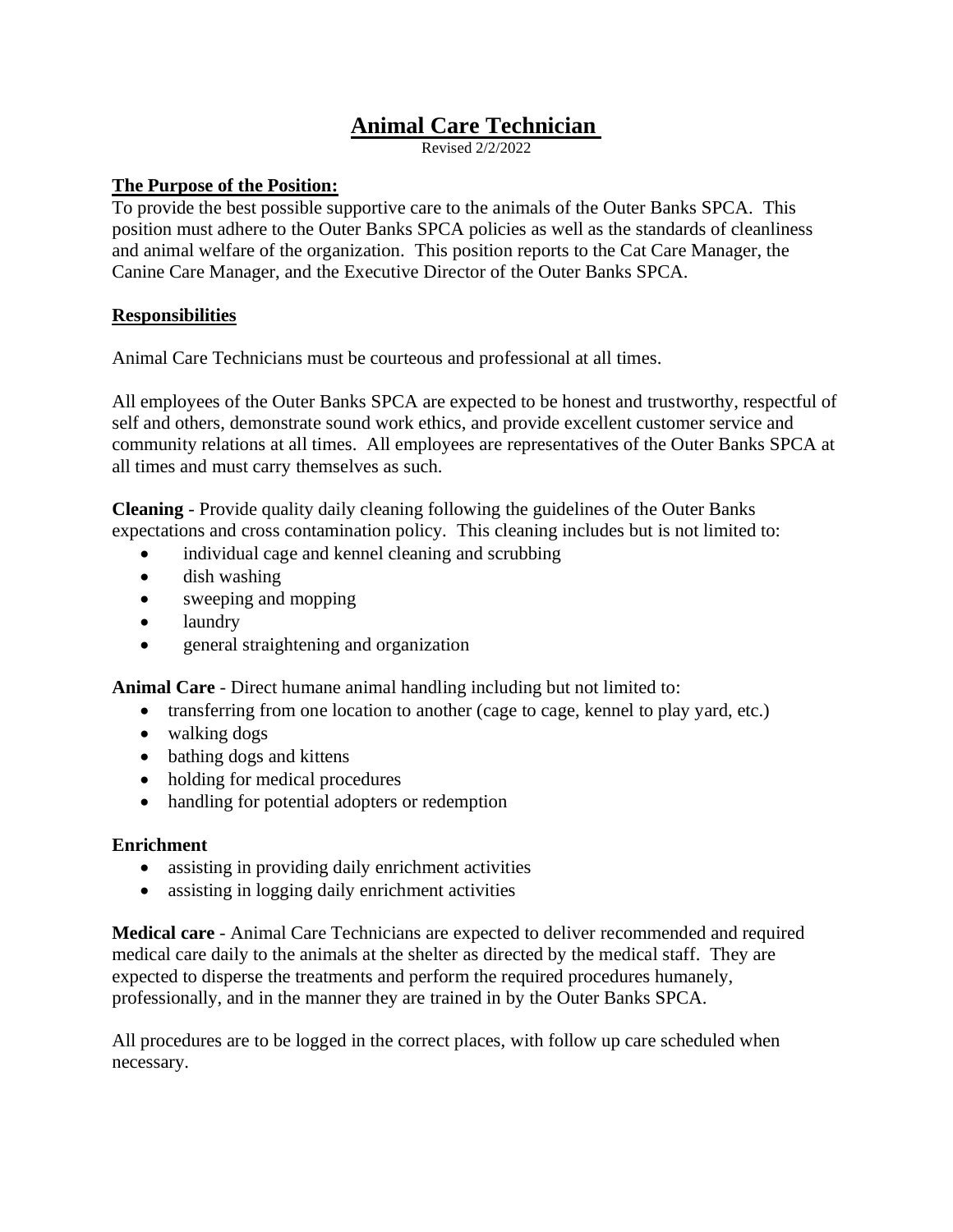## **Public Relations**

- Provide excellent customer service to all visitors at all times.
- Assist owners of lost canines in the redemption process.
- Assist potential adopters in all aspects of the adoption including.
- matchmaking selection
- question and answer processes
- visitation
- meet and greet

Assist volunteers and other staff members in selection and handling of dogs for walks, events, evaluation and other needs.

Adhere to the policies and procedures of the Outer Banks SPCA at all times.

**Other duties** - Assist in Office work as needed, including, but not limited to:

- answering phones
- animal intake
- animal services complaints and dispatch
- foster follow up
- owner surrender
- customer relations
- filing
- scheduling veterinary appointments
- assist in website maintenance

## **Knowledge**

- Basic knowledge of computer uses and Office Software
- Professional customer service experience
- Animal care experience preferred.

## **Skills**

- Ability to work independently and as a team. Builds and maintains relationships.
- Ability to recognize and rectify short falls within their realm of responsibility.
- Logical, goal oriented, uses resources and tools available, and asks questions to gather information.
- Energetic, productive, committed and effectively uses time.
- Speaks clearly, listens actively, and communicates effectively.
- Takes direction, clearly and accurately performs the tasks requested.
- Appropriate use of various forms of communication (phone, email, face-to-face)
- Puts animal care and customer service above all else.

## **Working Environment**

Being an open admission shelter, the working environment can be unpredictable and stressful at times.